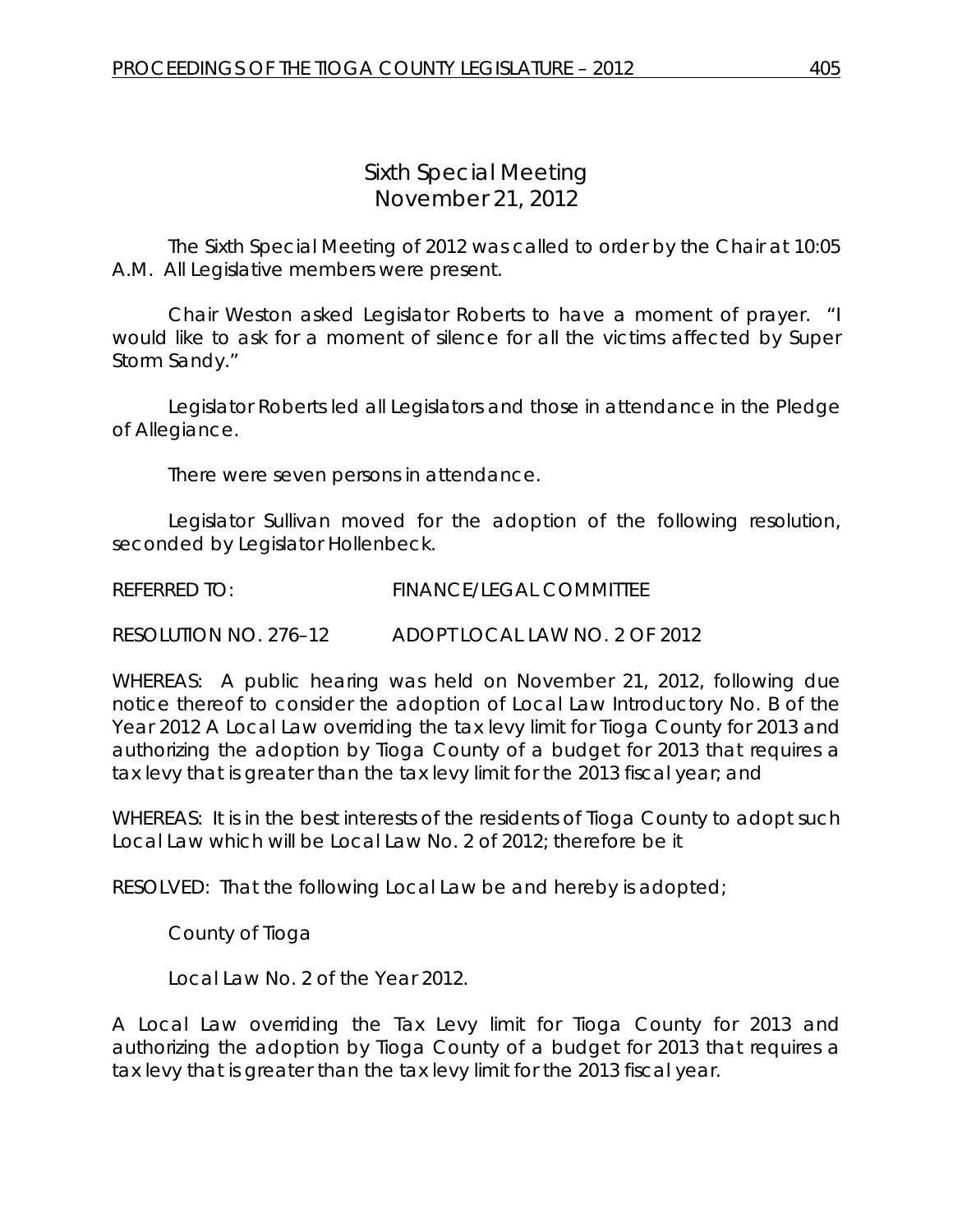Be It Enacted by the Legislature of the County of Tioga as follows:

### SECTION 1: Title:

This Local Law shall be known as "Tioga County Responsible Budgeting Law of 2012".

## SECTION 2: Declaration of Intent:

The intention of this local law is to comply with the requirements of General Municipal Law Section 3-c (5) prior to adopting the 2013 Tioga County Budget. The slow recovery of the national, state, and local economies from the most recent recession and the continued financial obligations imposed on the County by the State in the form of mandated government activities not fully funded by the State are conditions beyond the control of County government. Notwithstanding these circumstances the County will need to provide services in 2013, in addition to those mandated by the State, which are important to our citizens. In addition, the regulations regarding the tax cap continue to evolve, making it difficult to be certain that the 2013 budget falls under the tax levy limit established by the General Municipal Law. After serious consideration, the Tioga County Legislature has made a determination that although it is the intent to stay under the tax levy limit for the 2103 budget, an override of General Municipal Law Section 3-c (5) is necessary as a protective measure in the event the NYS Comptroller later determines that the calculation performed by Tioga County was incorrect and the tax levy limit was exceeded.

## SECTION 3: Budget Authorization:

The Tioga County Legislature hereby overrides the tax levy limit for Tioga County for 2013 and authorizes Tioga County, after completing all required procedures for the adoption of a budget, to adopt a budget for 2013 that requires a tax levy that is greater than the tax levy limit calculated for 2013 pursuant to Section 3-c of the General Municipal Law.

## SECTION 4: Severability:

If any section, subsection, sentence, clause, phrase, or other portion of this local law is for any reason declared unconstitutional, or invalid or in whole or in part by any court of competent jurisdiction, such portion shall be deemed severable and such unconstitutionality or invalidation shall not affect the validity of the remaining portions of this law, which remaining portions shall remain in full force and effect.